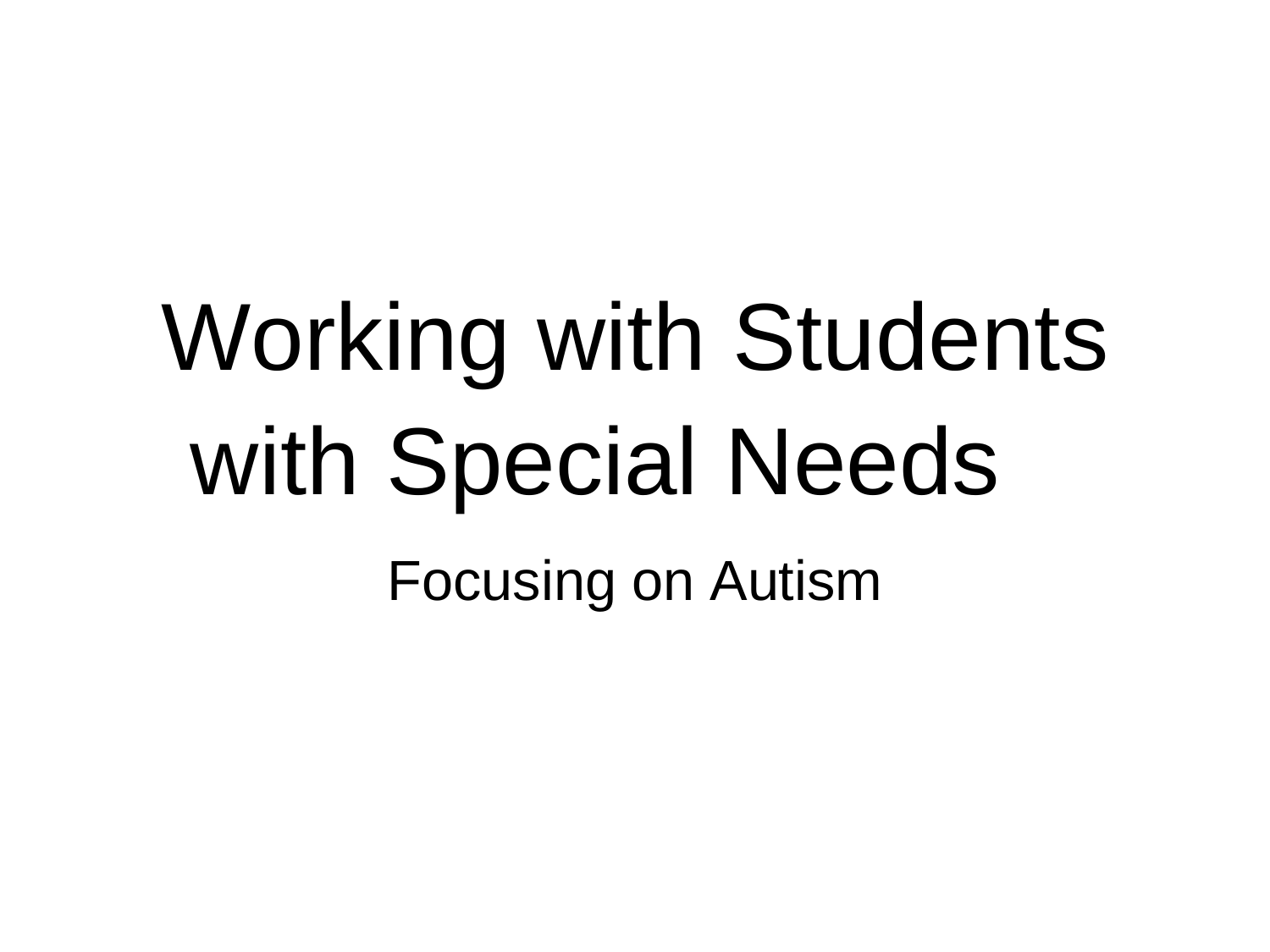#### **Suzanne Pritchard, MS, OTR, CDRS**

Occupational Therapist

Certified Driver Rehabilitation Specialist (ADED)

Easter Seals Crossroads Driver Evaluation and Training Program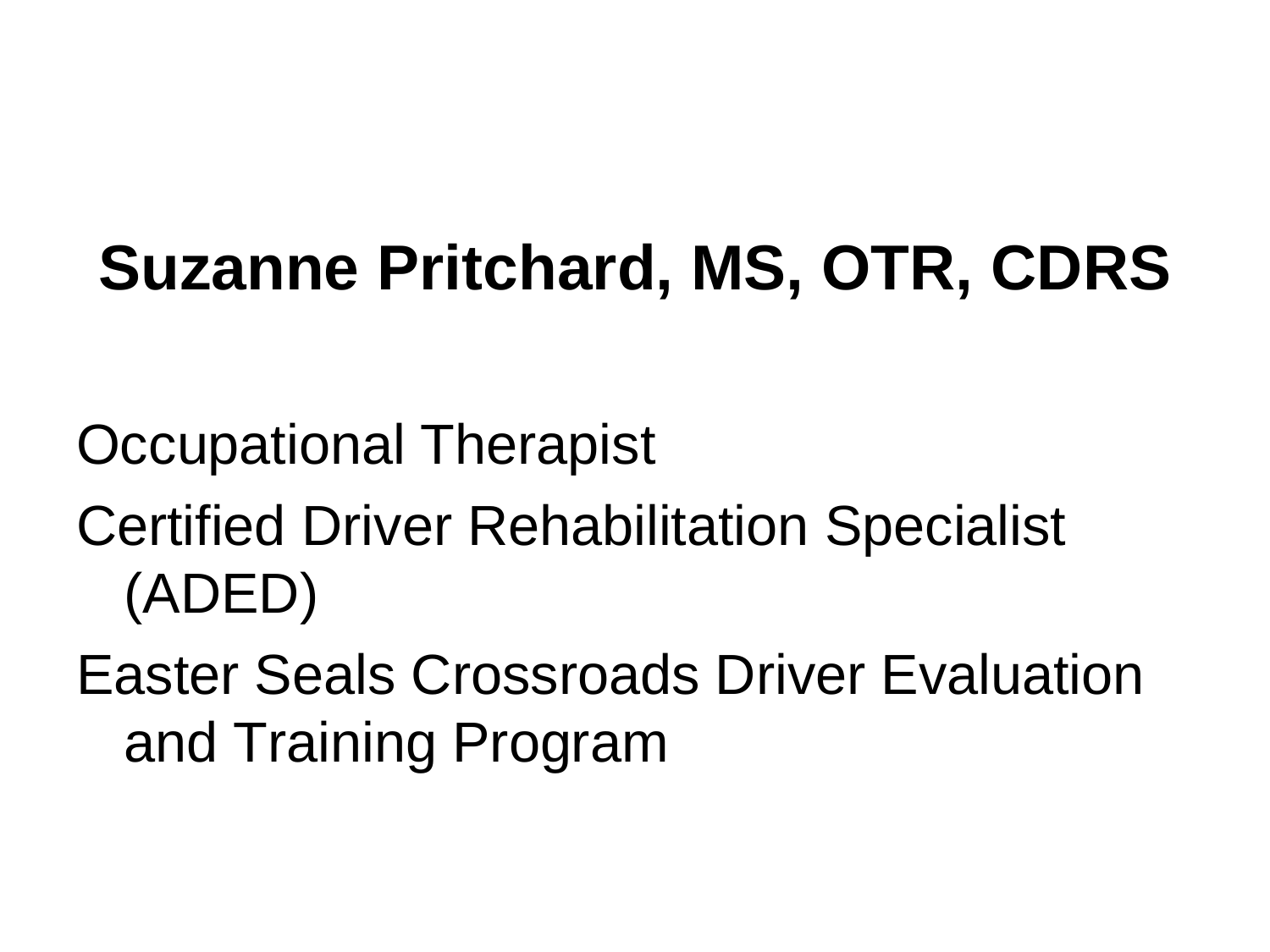# Agenda

- Basics of ASD in general terms
- Typical challenges and strengths of those with ASD and how those may present in the vehicle
- Communication suggestions
- Involving the parent
- Resources- like Crossroads and others in IN
- More details of CDRS evaluation
- Q and A- welcomed throughout the presentation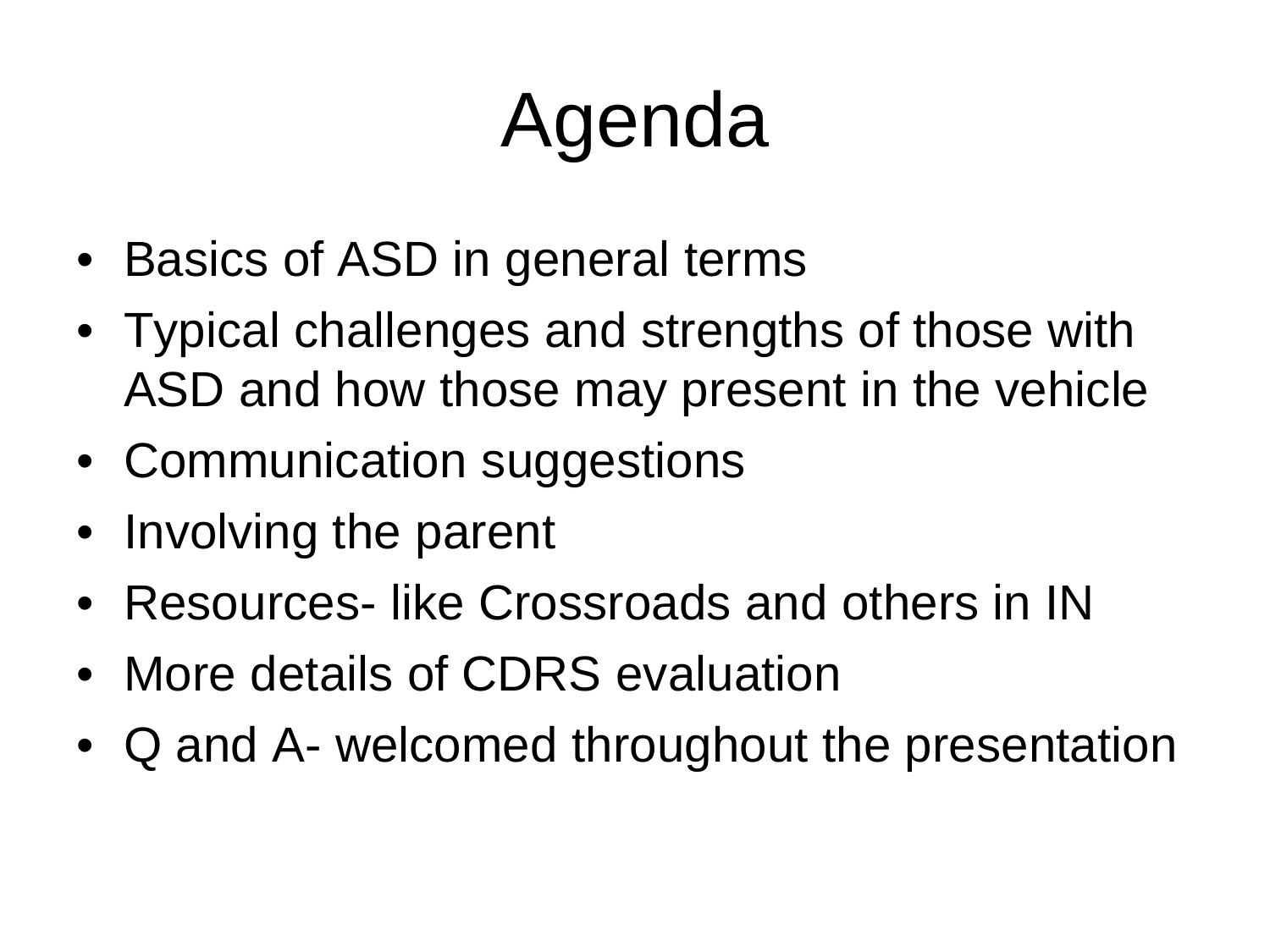Criteria based on DSM V released in 2013 (must meet all 4)

- a) Deficits in social communication and social interaction
- b) Restricted or repetitive pattern of behavior, interests
- c) Sx present in early childhood
- d) Sx together limit and impair everyday functioning
- Note: no Asperger's dx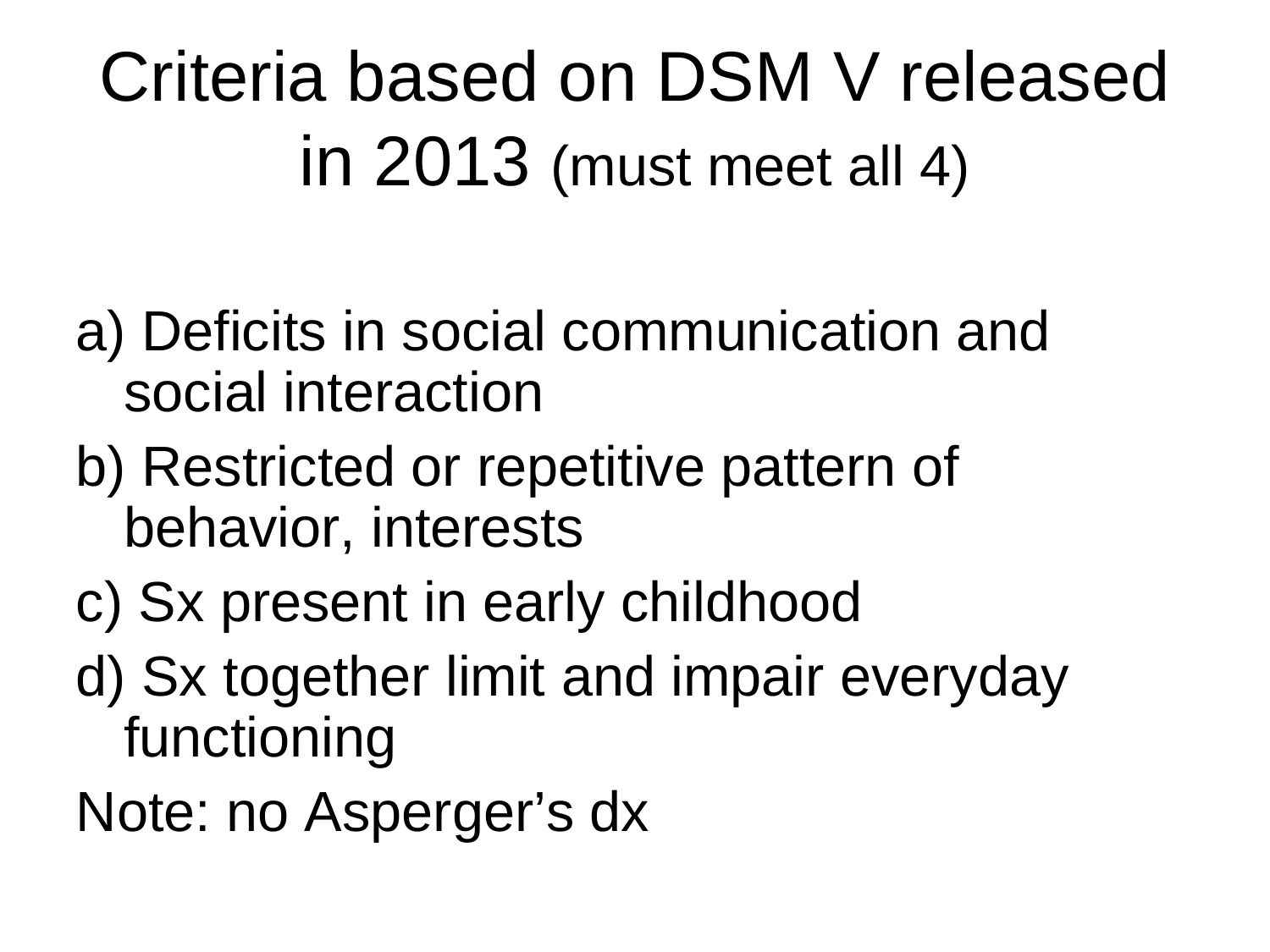# Variability of Ability

• "if you've met one person on the autism spectrum, you've met one person on the autism spectrum"- Dr. Gwen Martin

• "high functioning" vs. "lower functioning" (what does this mean?)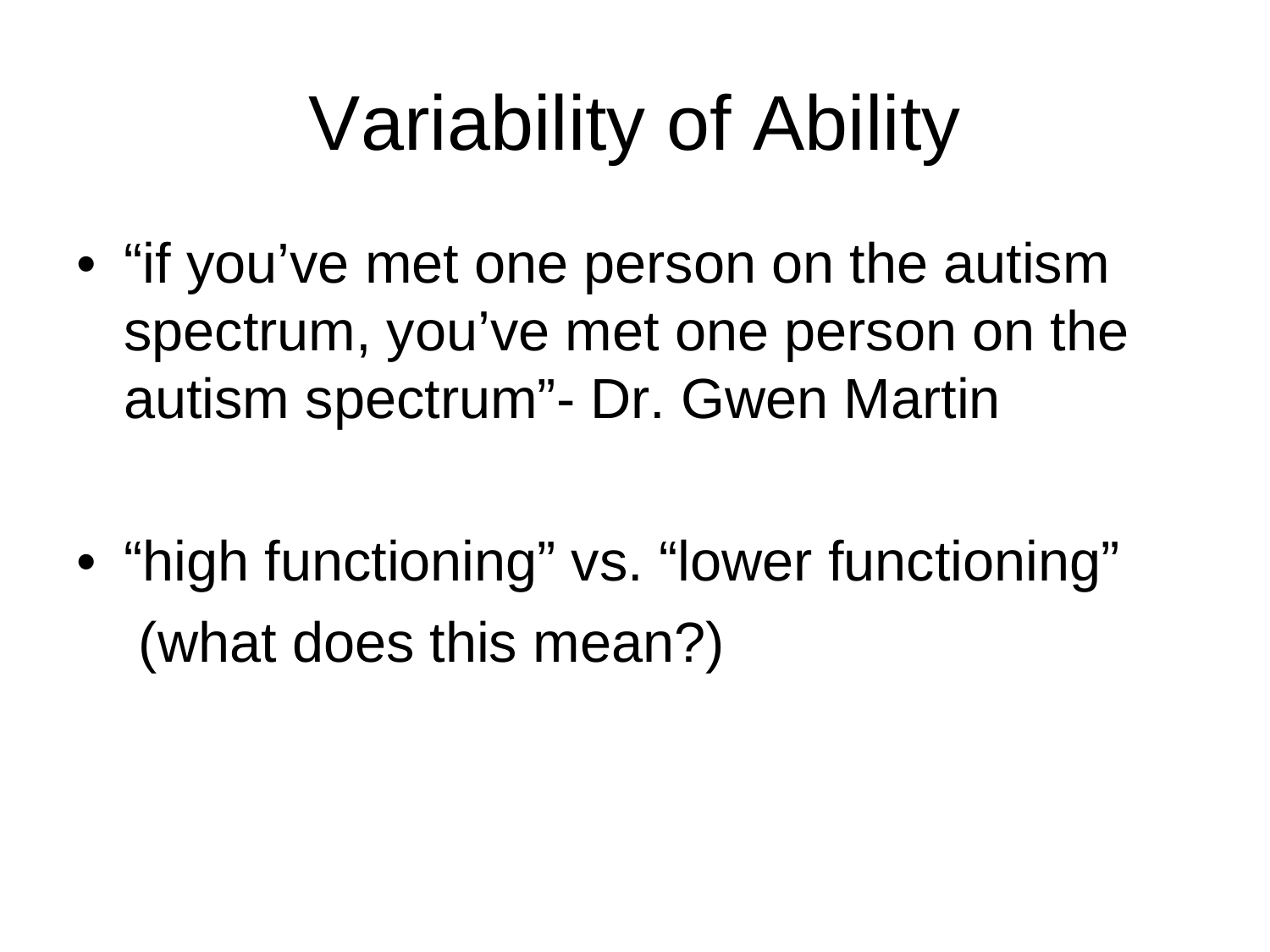Possible difficulties in daily living skills- "pre-driving skills"

- Transitioning from high school to adulthood- executive function
- Independent living
- Time management
- Safety Awareness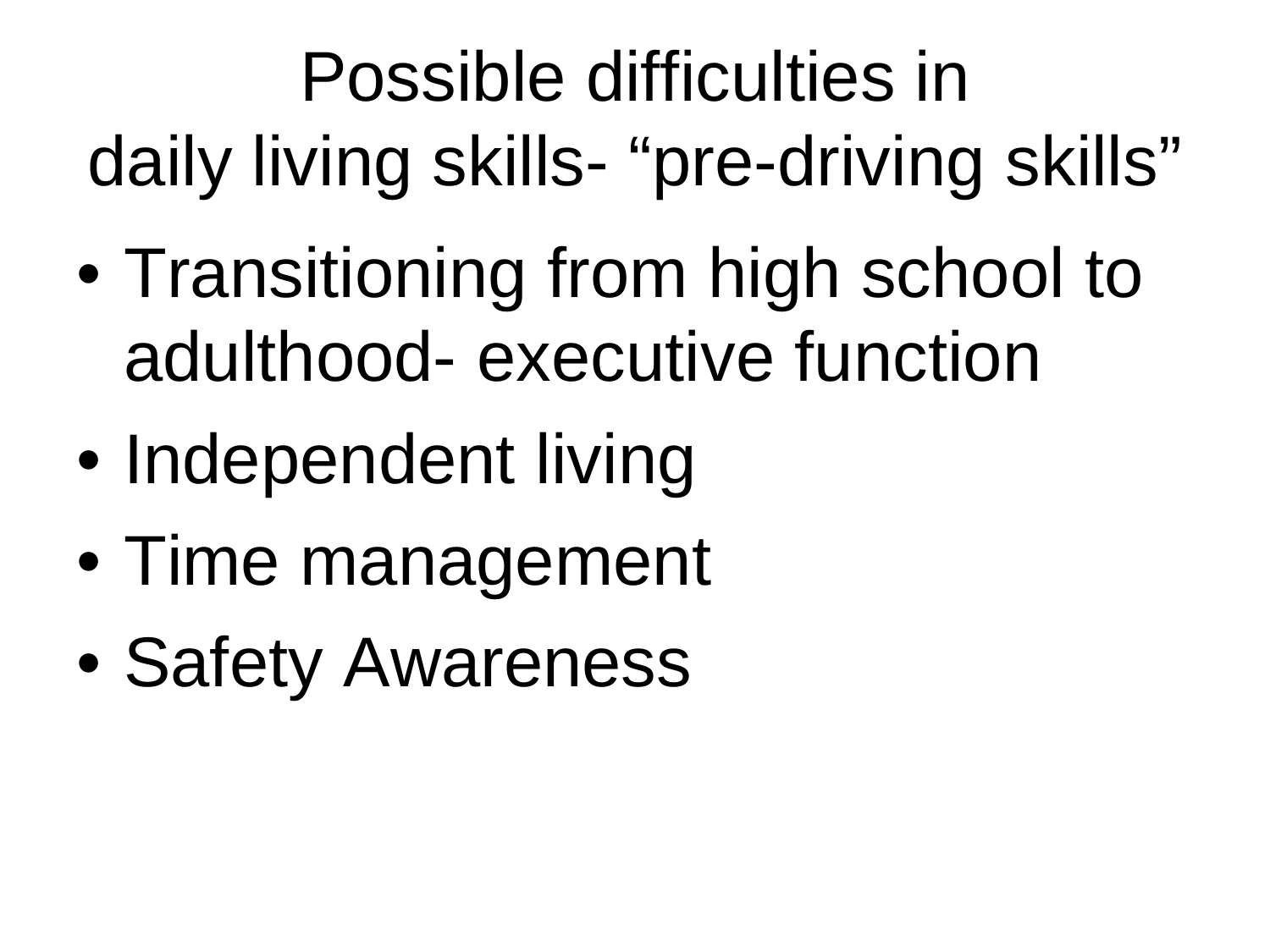### Executive Function

- Refers to a set of mental skills that are coordinated in the brain's frontal lobe. Executive functions work together to help a person achieve goals.
- Executive function includes the ability to:
	- manage time, plan and organize
	- make decisions/judgment
	- have insight into their disability and error recognition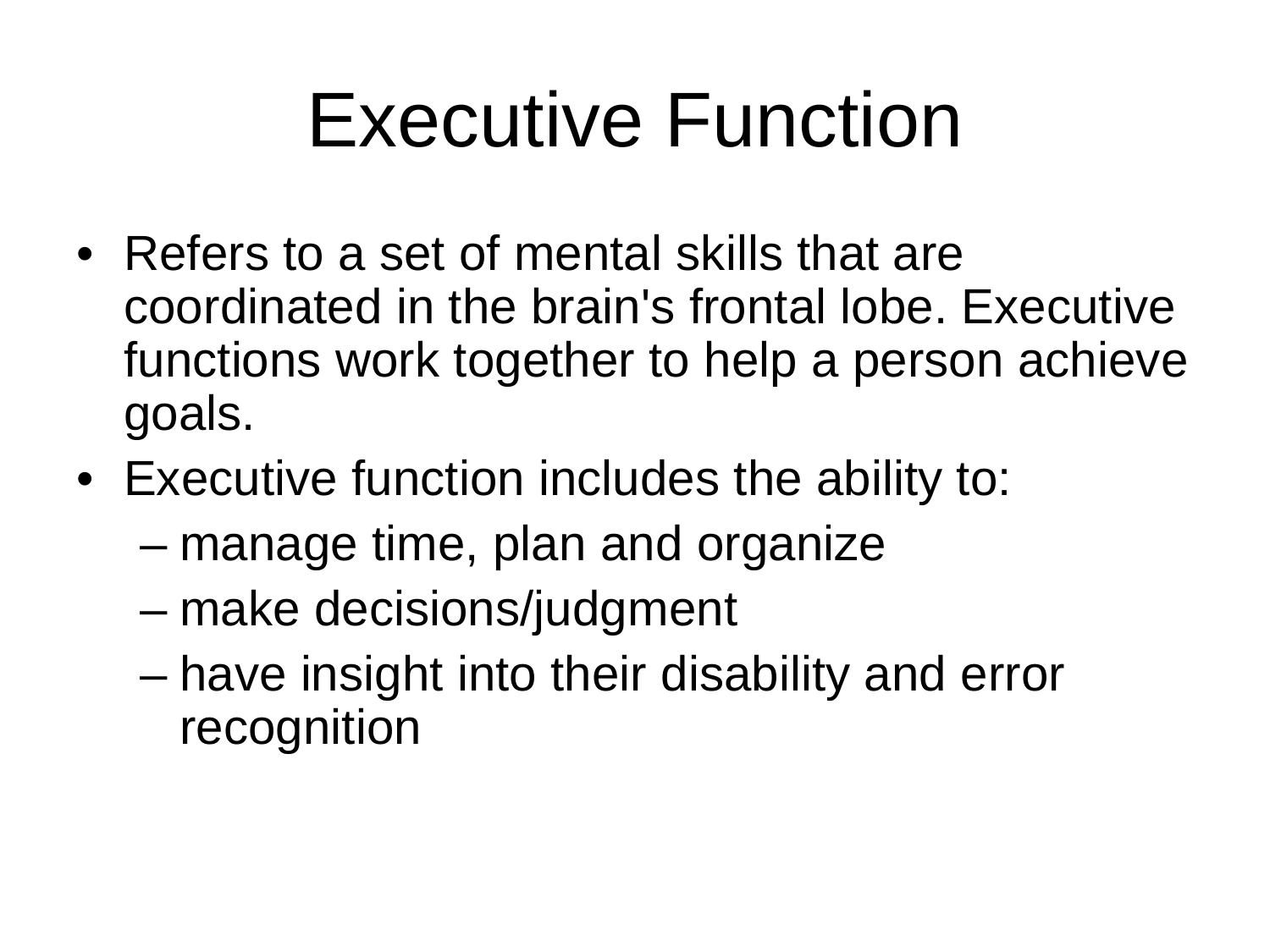### Executive Function cont'd

- switch focus/cognitive flexibility (shift between response sets, devise alternative strategies, divide attention, process multiple stimuli simultaneously)
- curb inappropriate speech or behavior (impulse control)
- integrate past experience with present action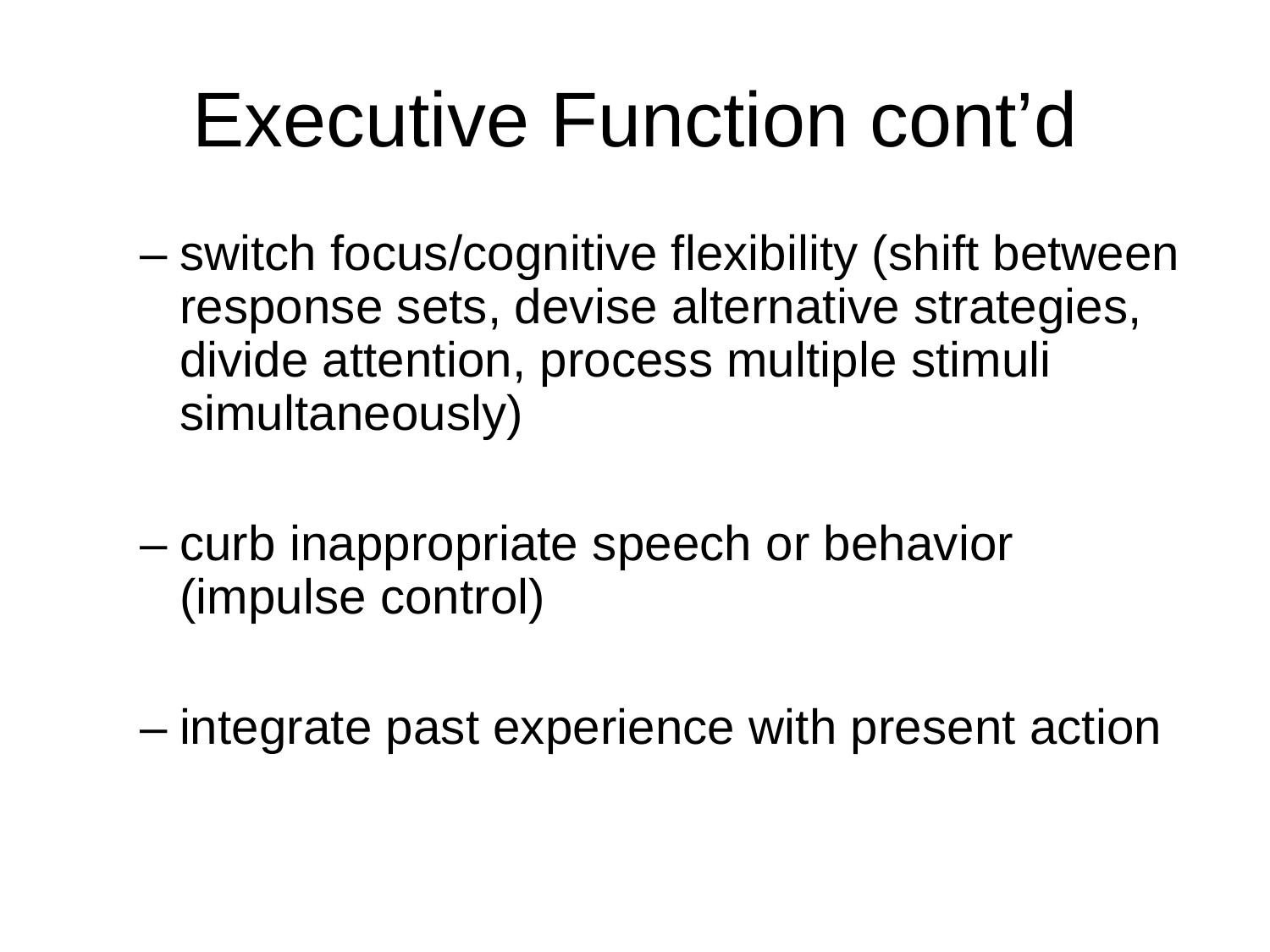When executive function breaks down or has not developed:

….behavior becomes poorly controlled. This can affect a person's ability to:

- work or go to school
- function independently
- maintain appropriate social relationships
- drive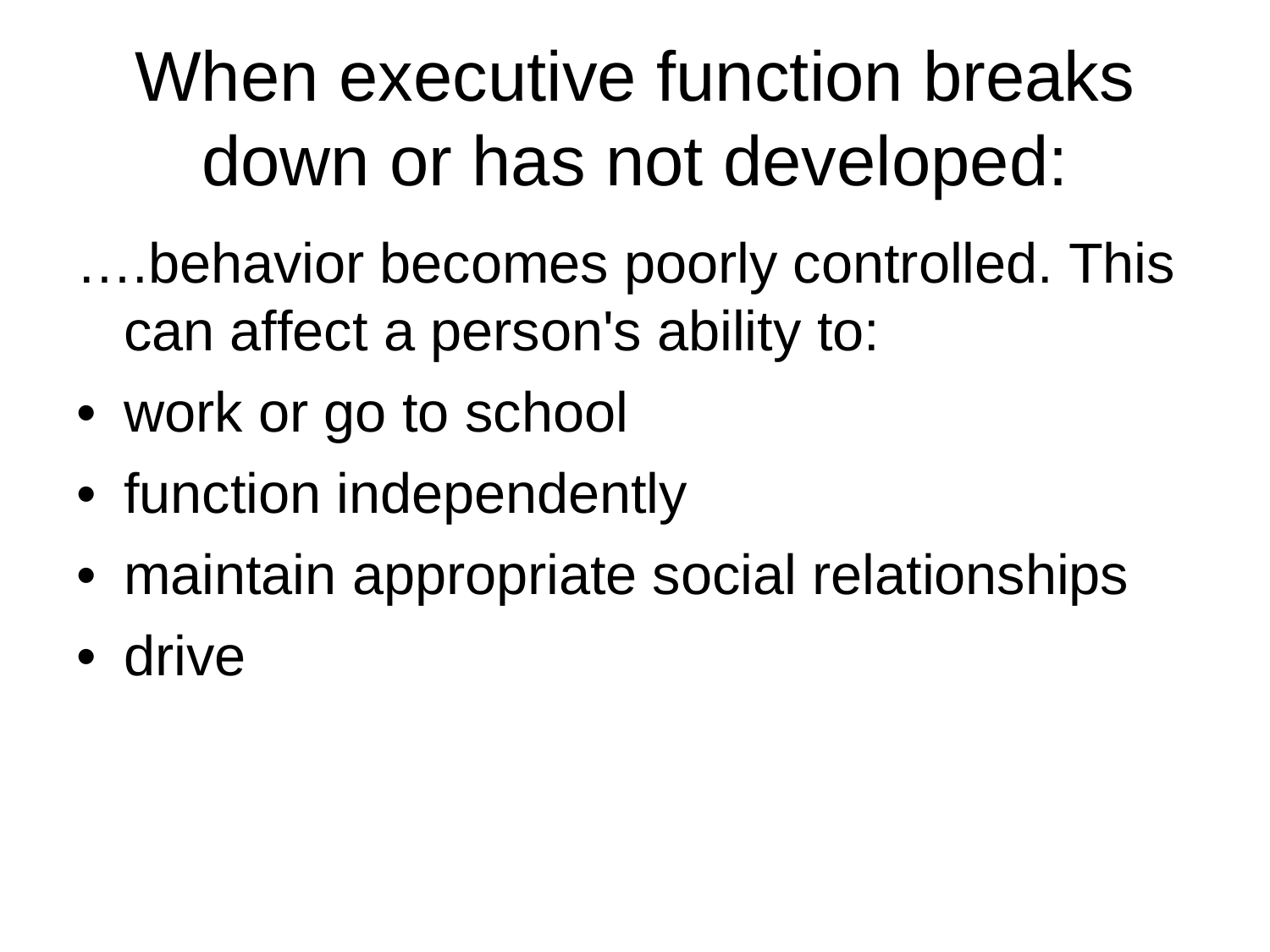#### Transition from high school to adulthood and independent living

- Driving is a rite of passage
- Not everyone should be a driver- at least not yet…or maybe ever
- What **life skills** does the student have? Areas addressed: home skills, personal skills, community skills, family responsibilities (red flags/key skills)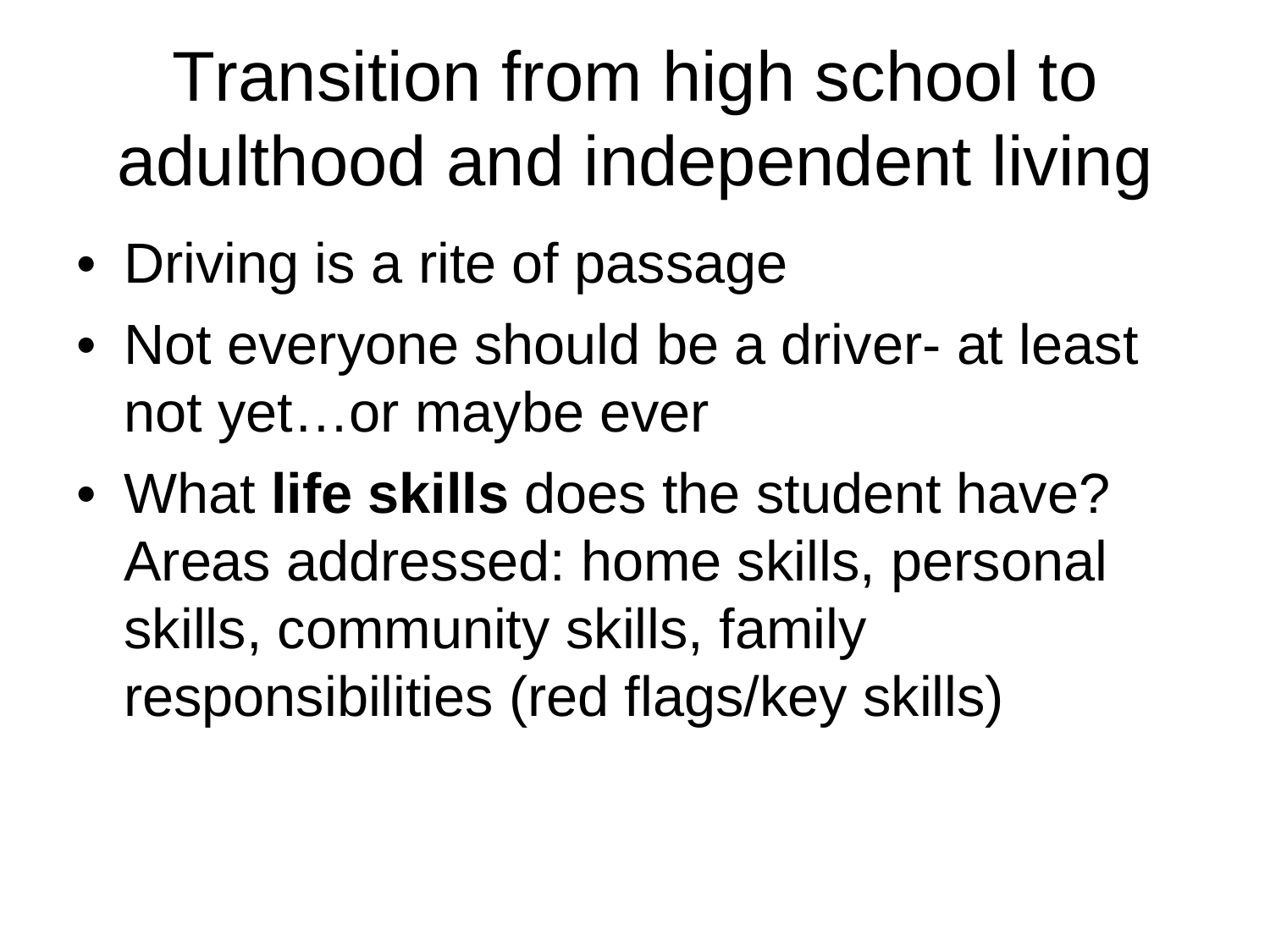# Key life skills

- How do they manage their unstructured time?
- Do they make some appointments by themselves or have some independent understanding of their scheduled commitments?
- Do they have any home responsibilities?
- Motivation (initiation of other interests)?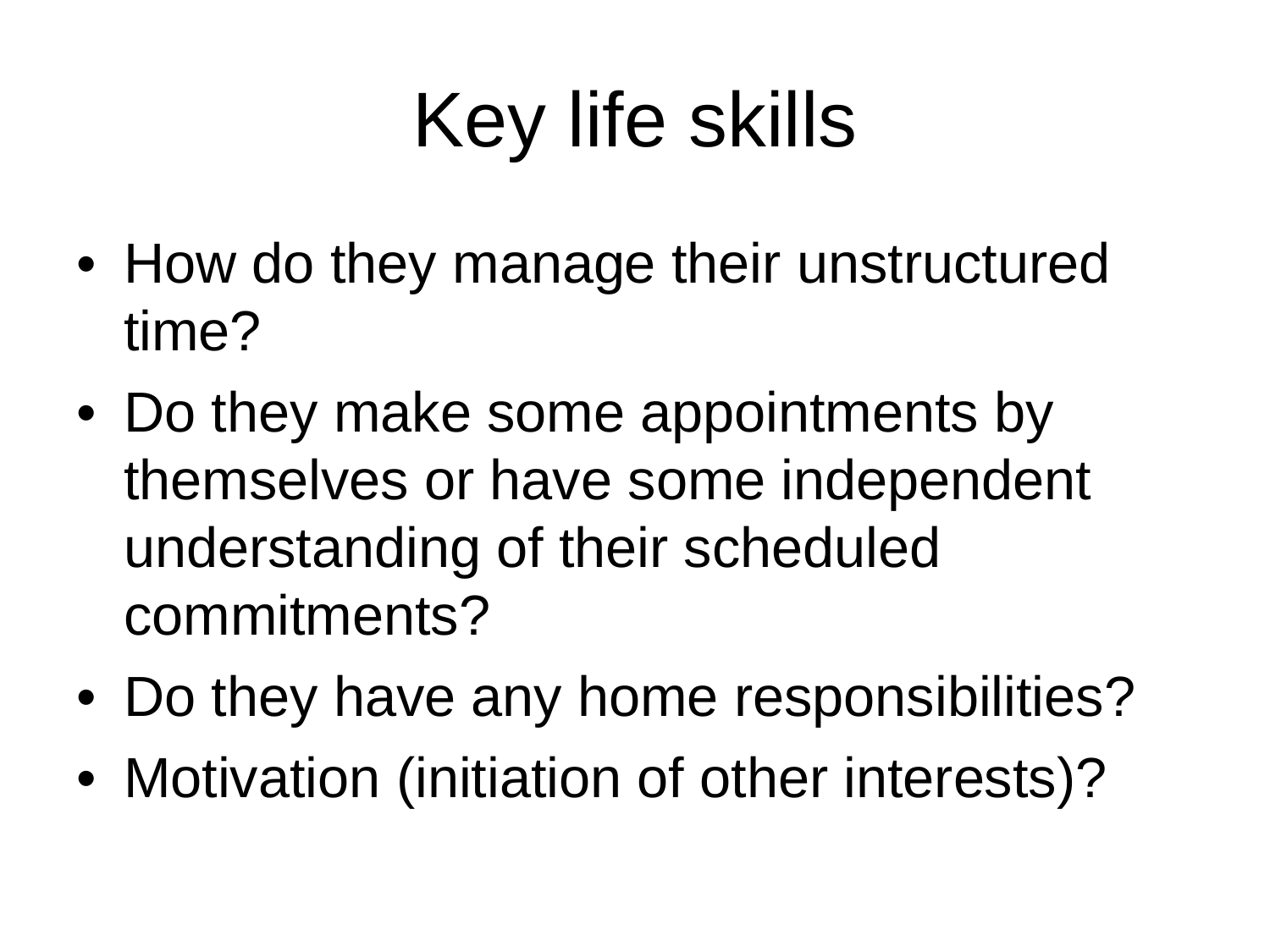### Time Management

- Does the student know/understand the concept of time lapse? How long things take? How far is \_\_\_\_\_\_ from your house?
- Understanding the variability in the driving environment based on traffic, time of day
- Good basic skill to have: setting their own alarm and managing time to get to school/job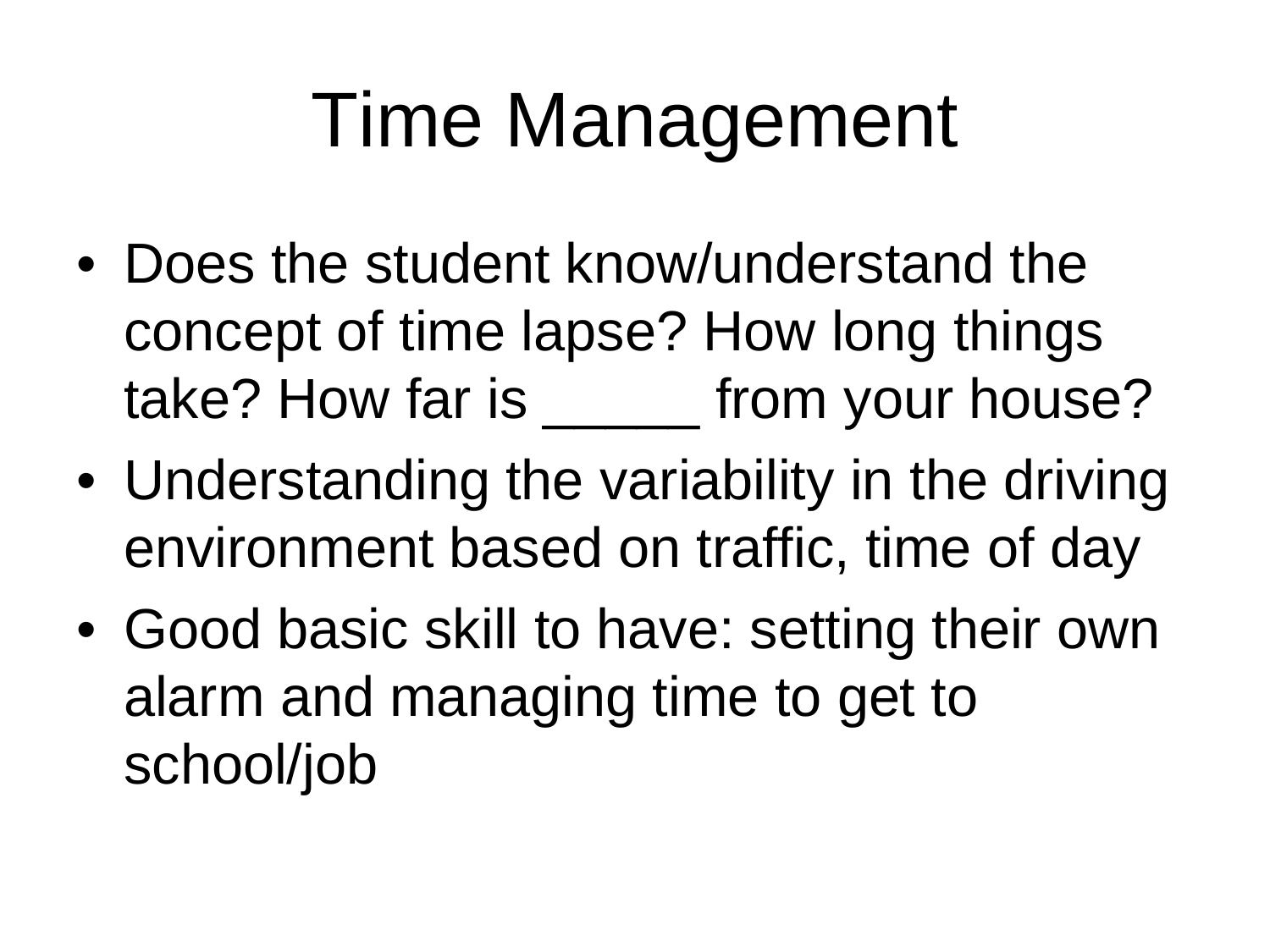### Safety Awareness

- Unaware of dangers vs. too cautious (hyper-vigilant on irrelevant stimuli)
- Are there other diagnoses at play? (i.e. ADHD, anxiety, behavioral of emotional issues, OCD) Composure?
- Anticipation of problems/hazards in the road
- These issues are assessed in classroom as well as a passenger in the vehicle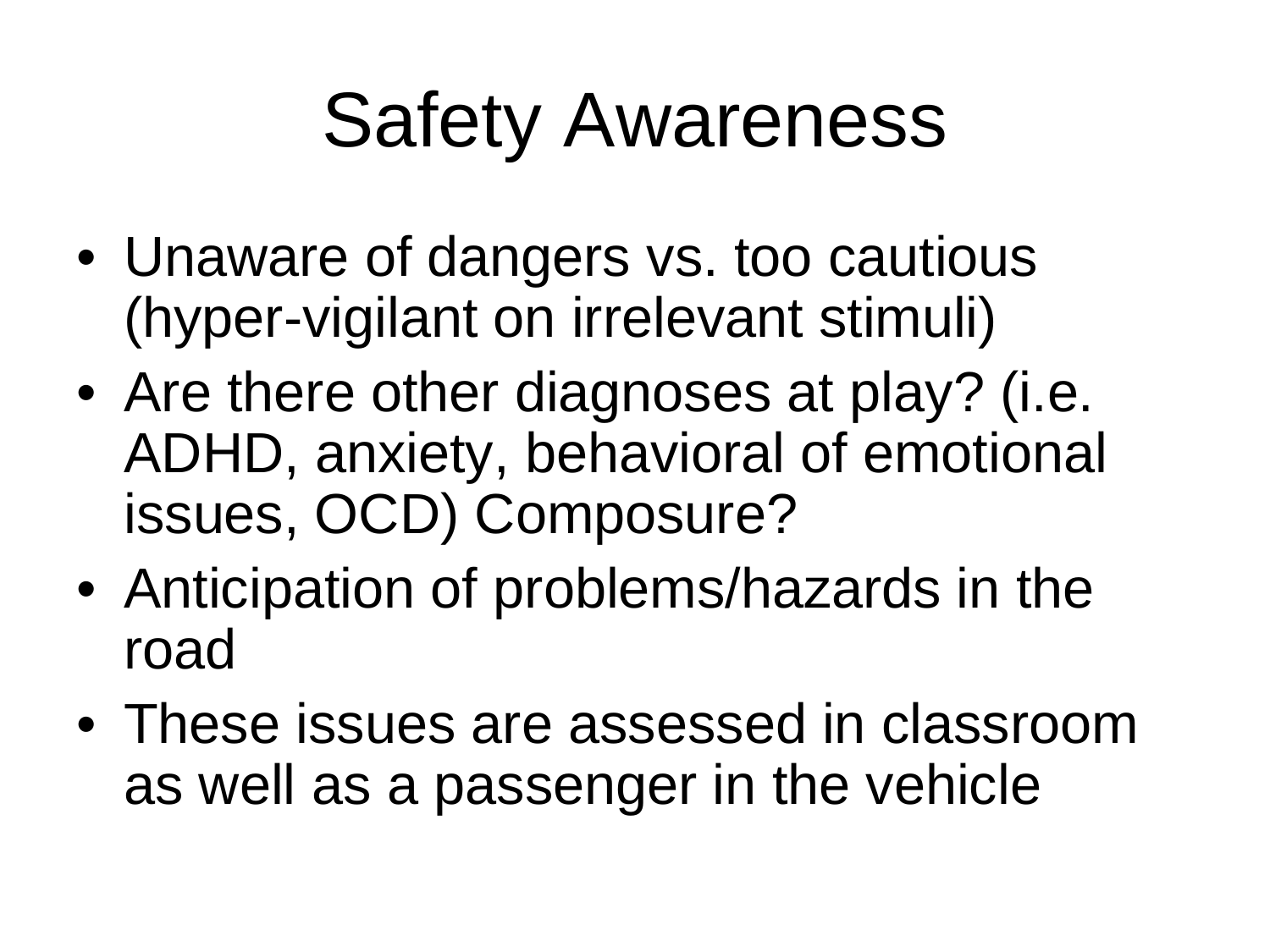## Common Challenges

- **Communication deficits**
	- -taking turns in conversation or waiting for instruction -difficulty expressing themselves (are they not understanding the concept or simply unable to convey it)
- **Difficulty expressing & modulating emotions**what is his or her frustration level?
- **Strong moral code** (adherence to road rules)
- **Motivation** (not just ASD)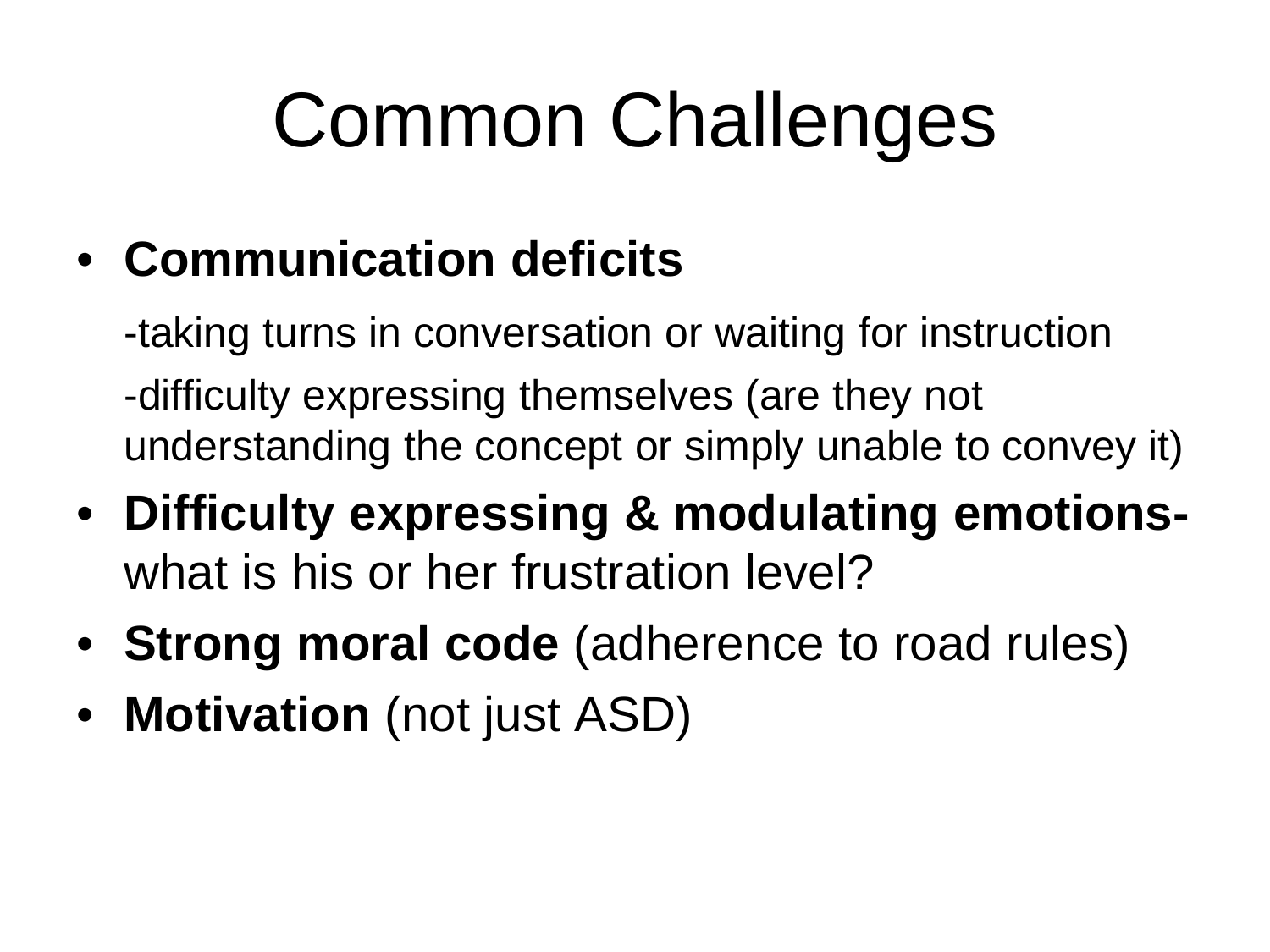# Common Challenges cont'd

- **Literal thinking and interpretation-** "black and white vs. gray"
- **Difficulty generalizing-** i.e. left unprotected turns, negotiating construction zones
- **Problem solving during novel situations**road side emergency, police, detour, change in weather
- **Social skills** reading social cues, anticipate actions of other drivers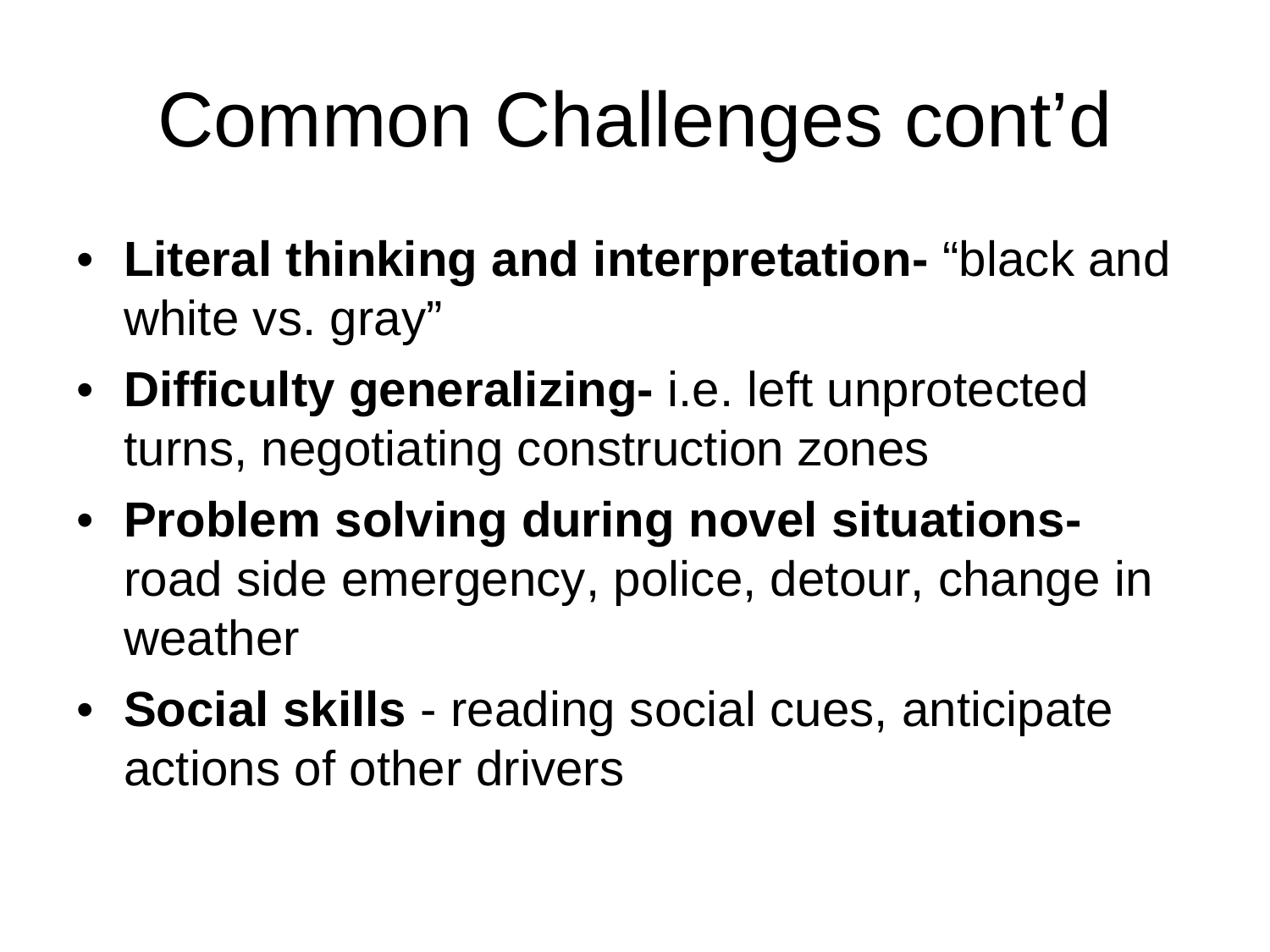# Common Challenges cont'd

- **Short attention span, distractibility-** different than other neuro-typical teens
- **Slower information processing-** in dynamic environment (don't be fooled by static tests)
- **Prioritizing information-** not everything has equal importance
- **Motor skills-**instinctive feel for the vehicle, coordination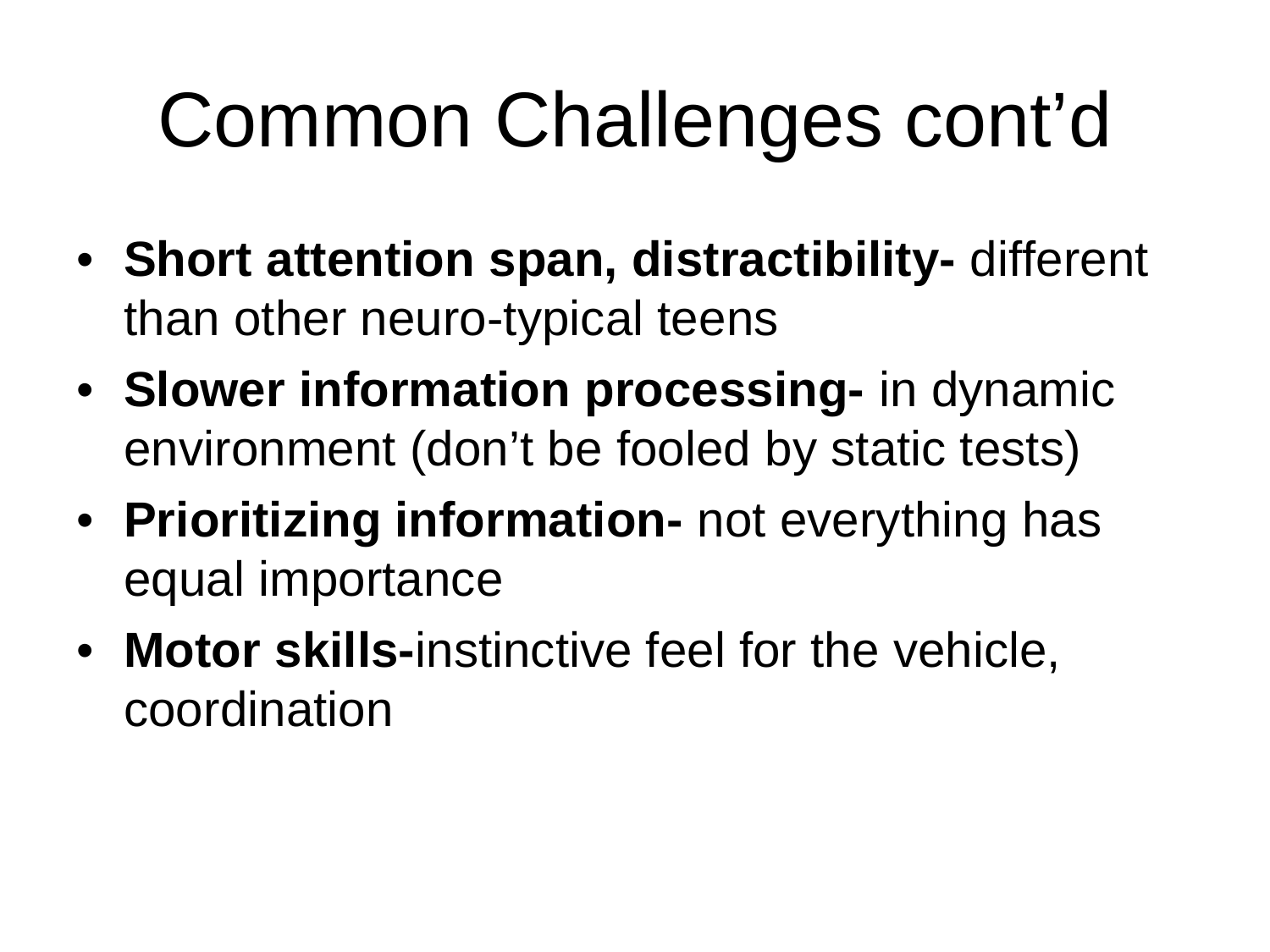### **Strengths**

- Possible high or average IQ- allows for easier memorization skills
- Abide by rules
- Tend to be perfectionists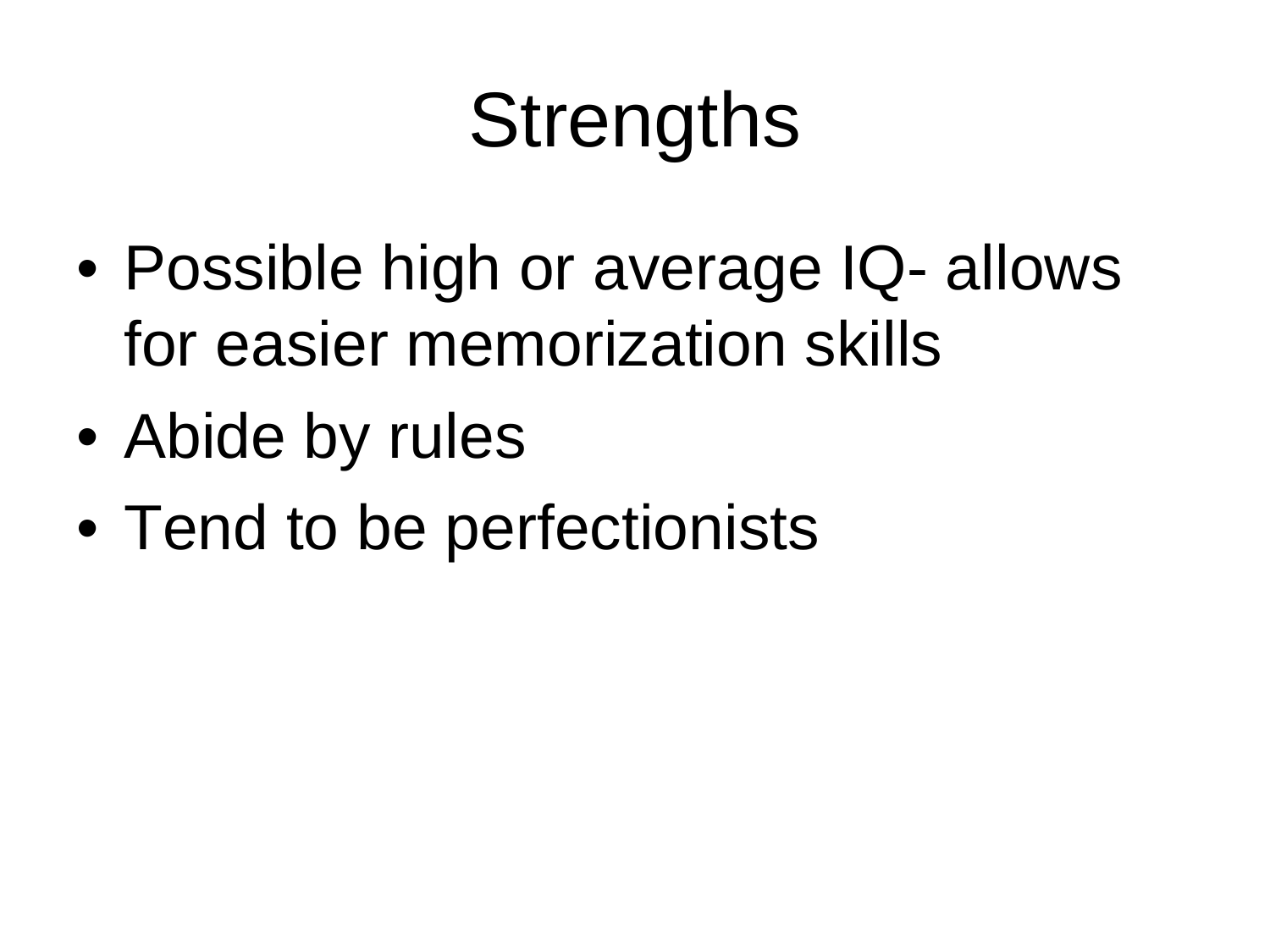## Communication is key

- Use verbal directions, gestures and pictures to instruct (help them visualize)
- Understand what limitations in expressive and receptive language exist
- Don't say "do you know what I mean?"- have them explain in their own words
- Be ready for literal interpretation and adjust
- Be clear and concise- don't take liberties as one might with neuro-typical drivers (no sarcasm)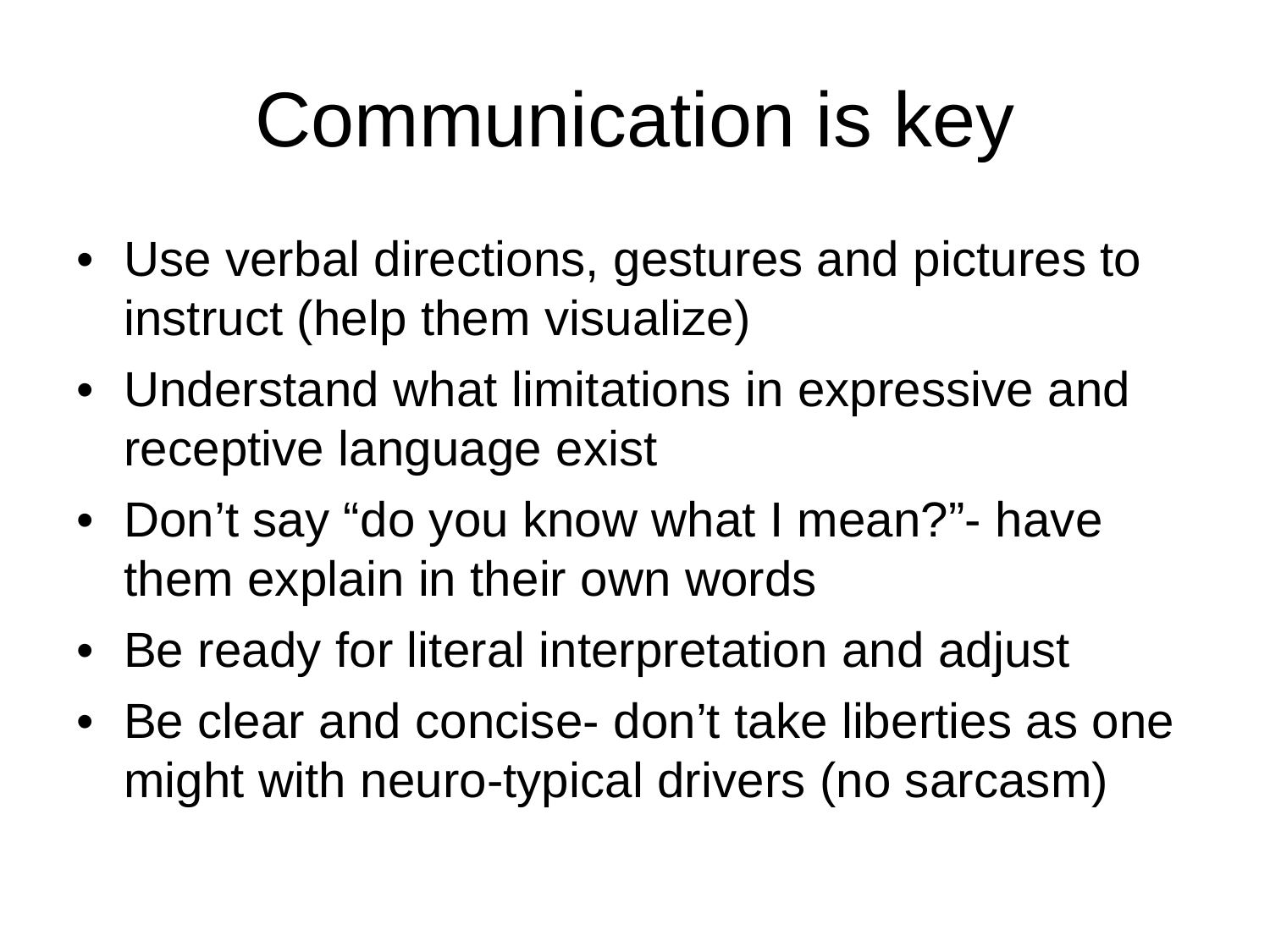#### Communication is key cont'd:

- Set pace based on student's processing speedis it possible to drive 1 on 1 with these drivers?
- Provide "quiet" environment
- Recognize difficulties with understanding other's perspectives (may need to explain in more detail how they are viewed by other driver's- i.e do they want their turn at intersection?)
- Be aware of problems understanding and processing "why" questions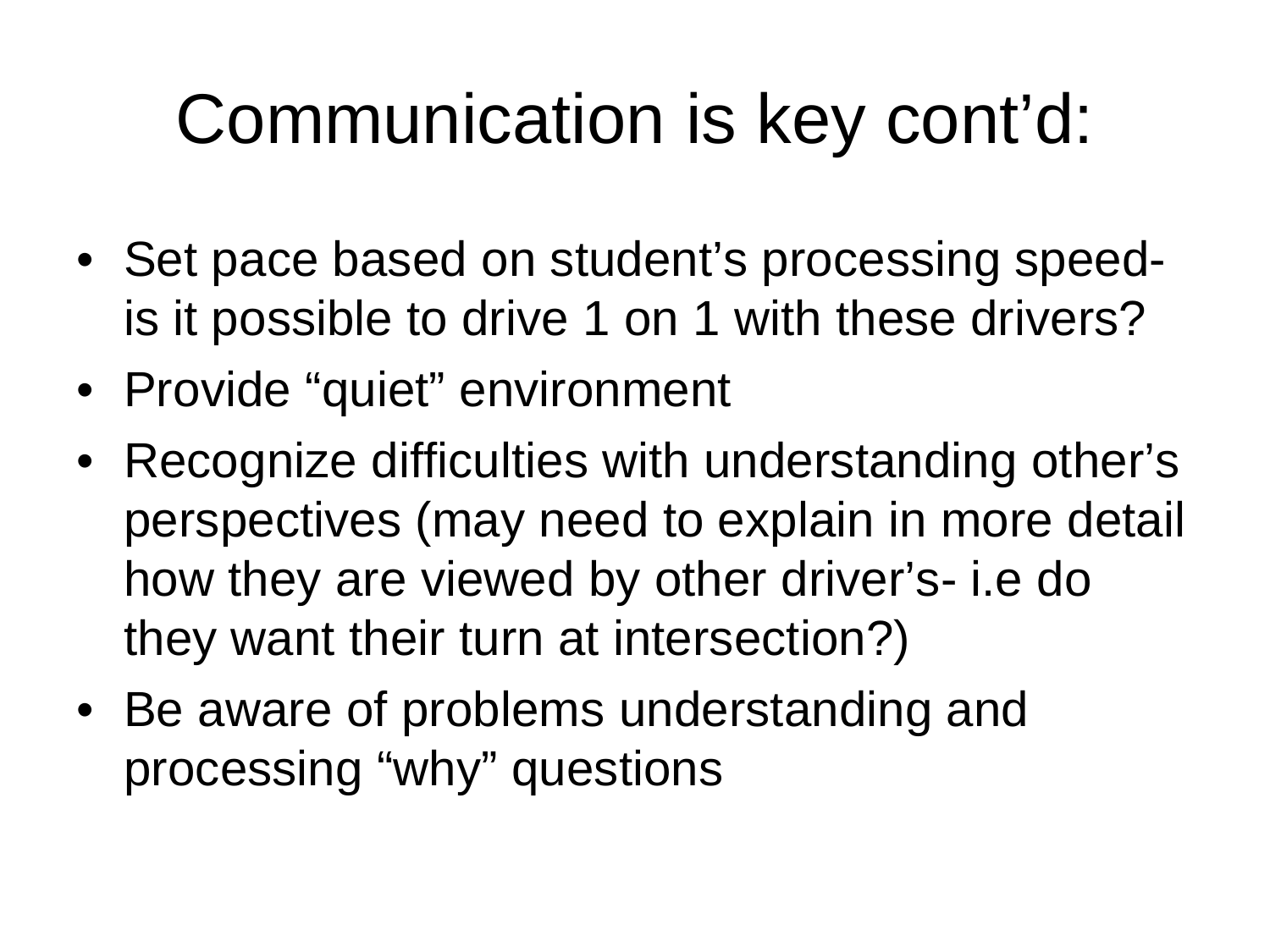# Involving the Parent

- Team effort with parents/caregivers from the beginning
- Provide straight forward feedback and examples of challenges seen in vehicle
- Explain 3:1 ratio in terms of needed instruction
- Offer a ride along? Determine amount of co-piloting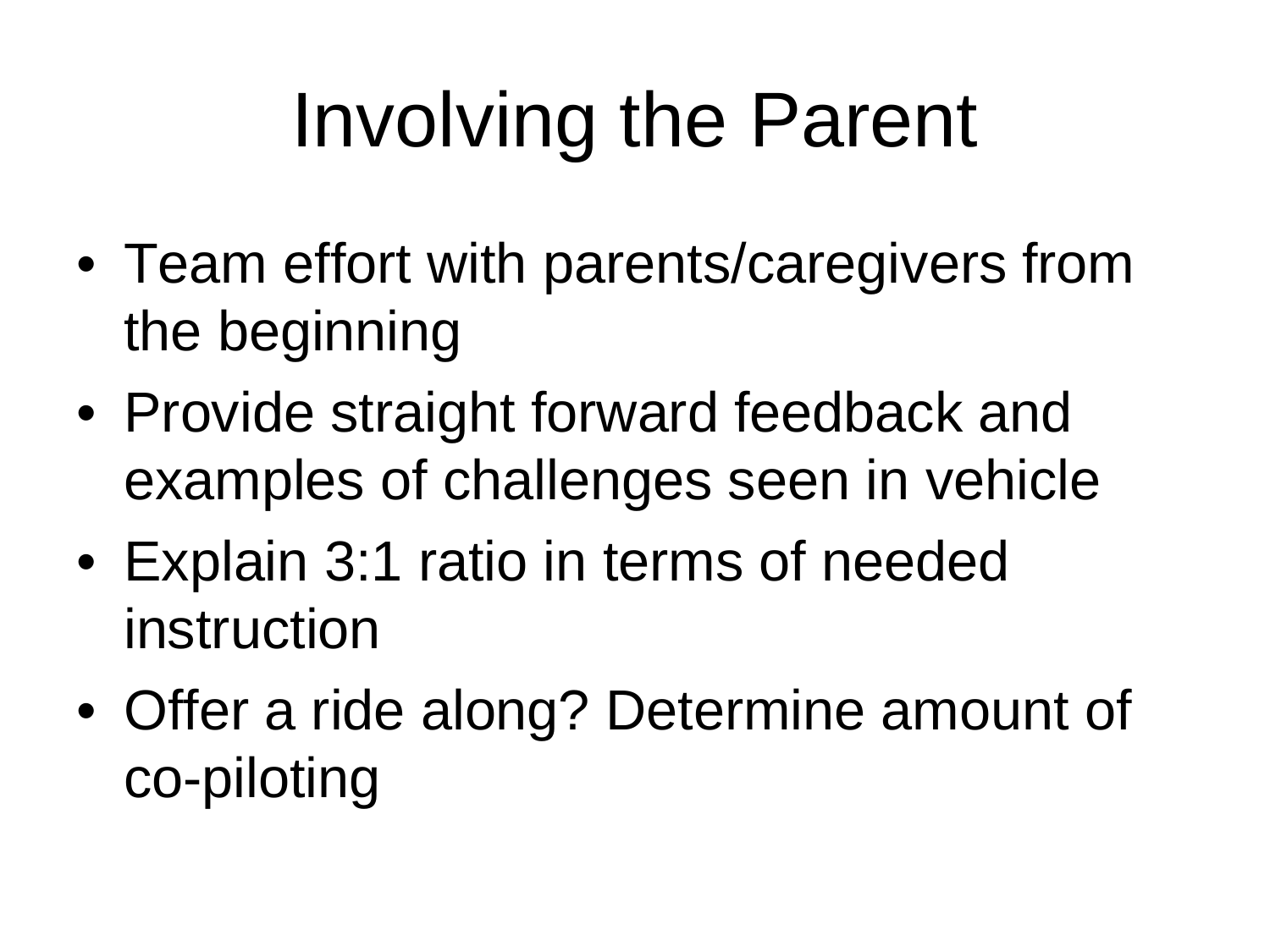# Involving the Parent cont'd

- Have them complete Life Skills list**perhaps driving too early**
- Offer ADED handout
- Give passenger activities for family to complete with student
- Thorough evaluation with CDRS
- If parents continue to "deny" challenges: Do they want to drive with the student?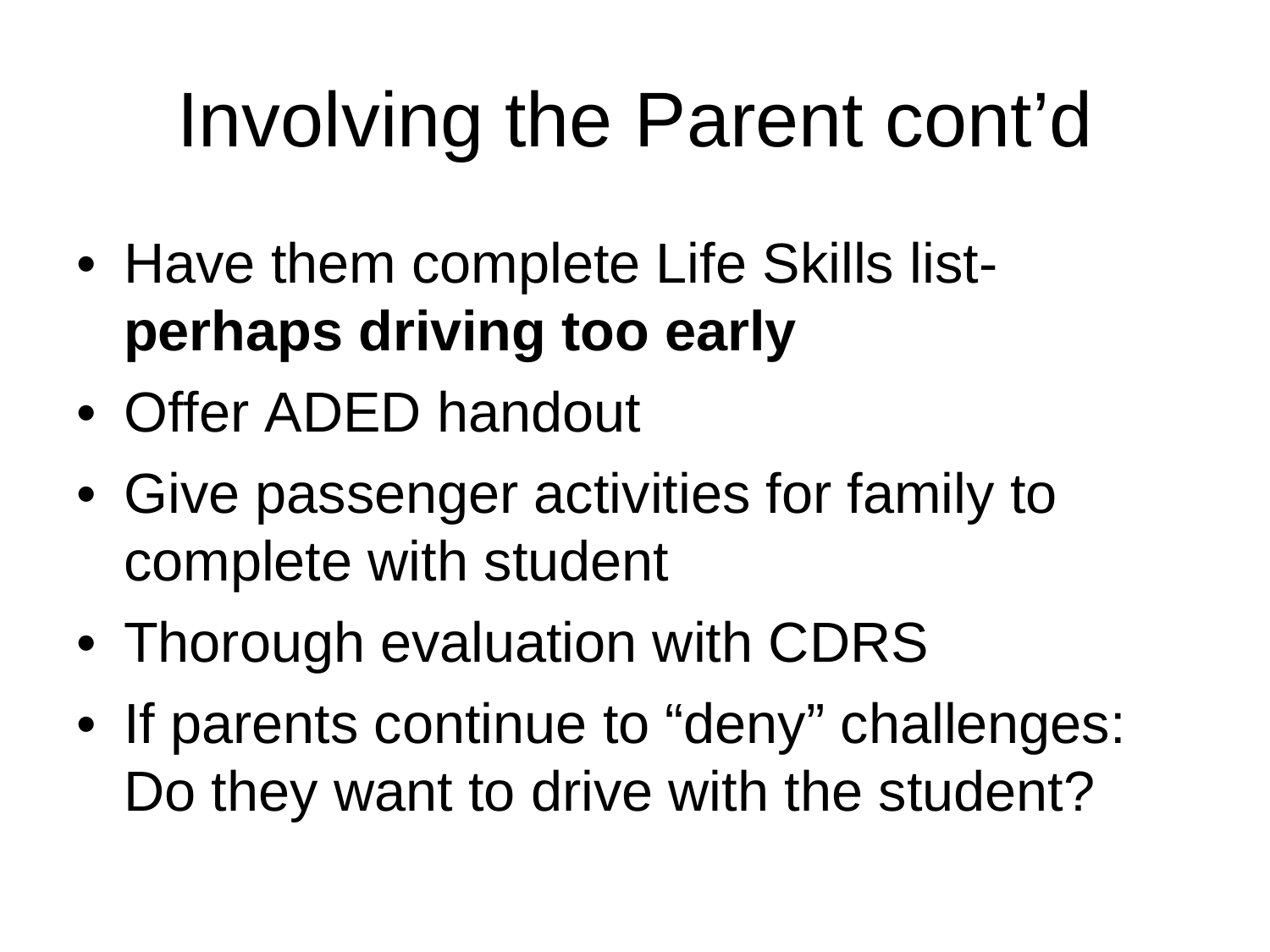#### So who is "successful"?

- 
- 
- - -
		- -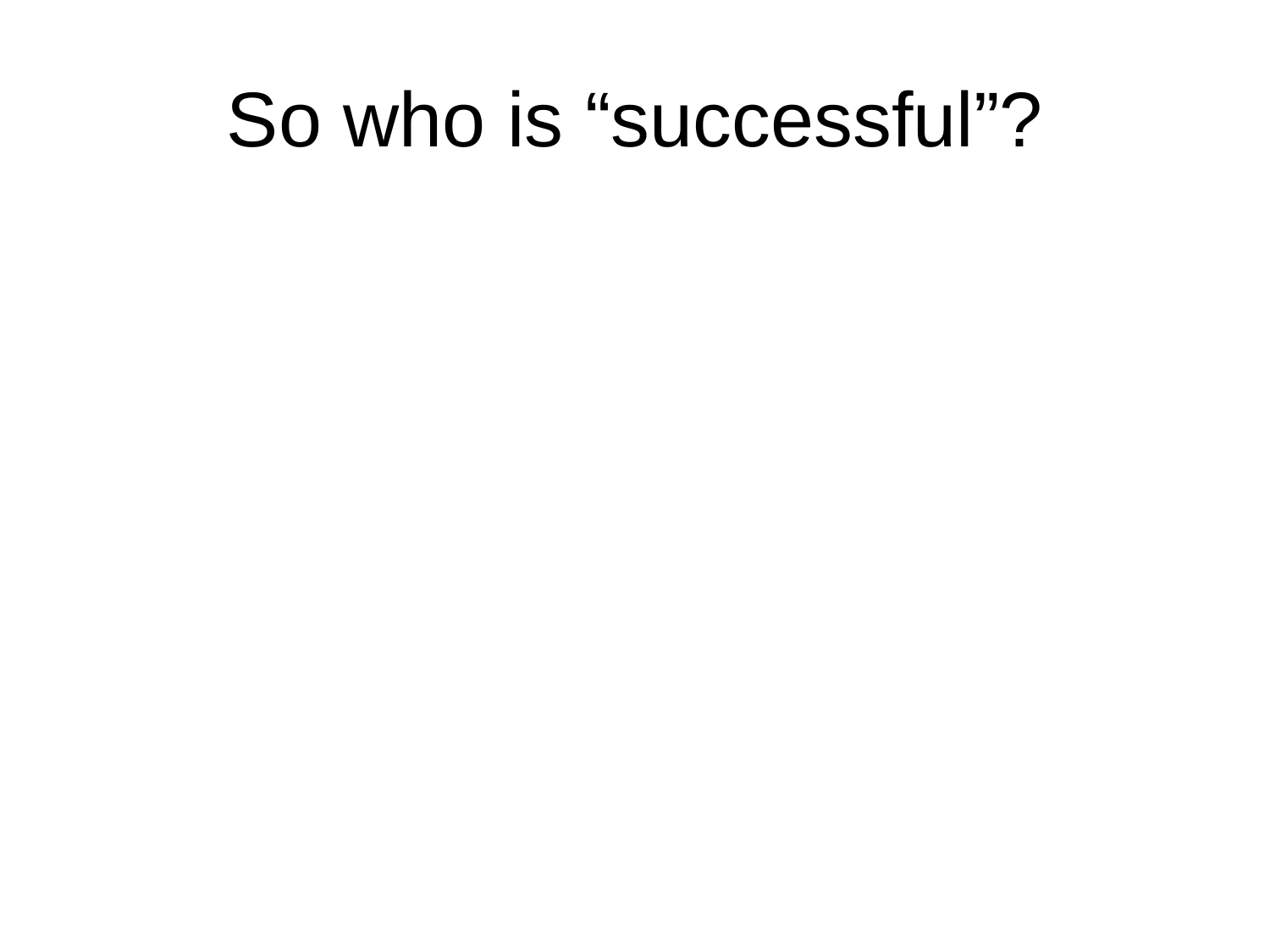#### Resources

- Easter Seals Crossroads- 317-466-1000 (serves ~2 hour radius)
- CDRS in Clayton, Fort Wayne, Schereville, South Bend, Batesville, Evansville, Columbus
- ADED website: [www.aded.net](http://www.aded.net/)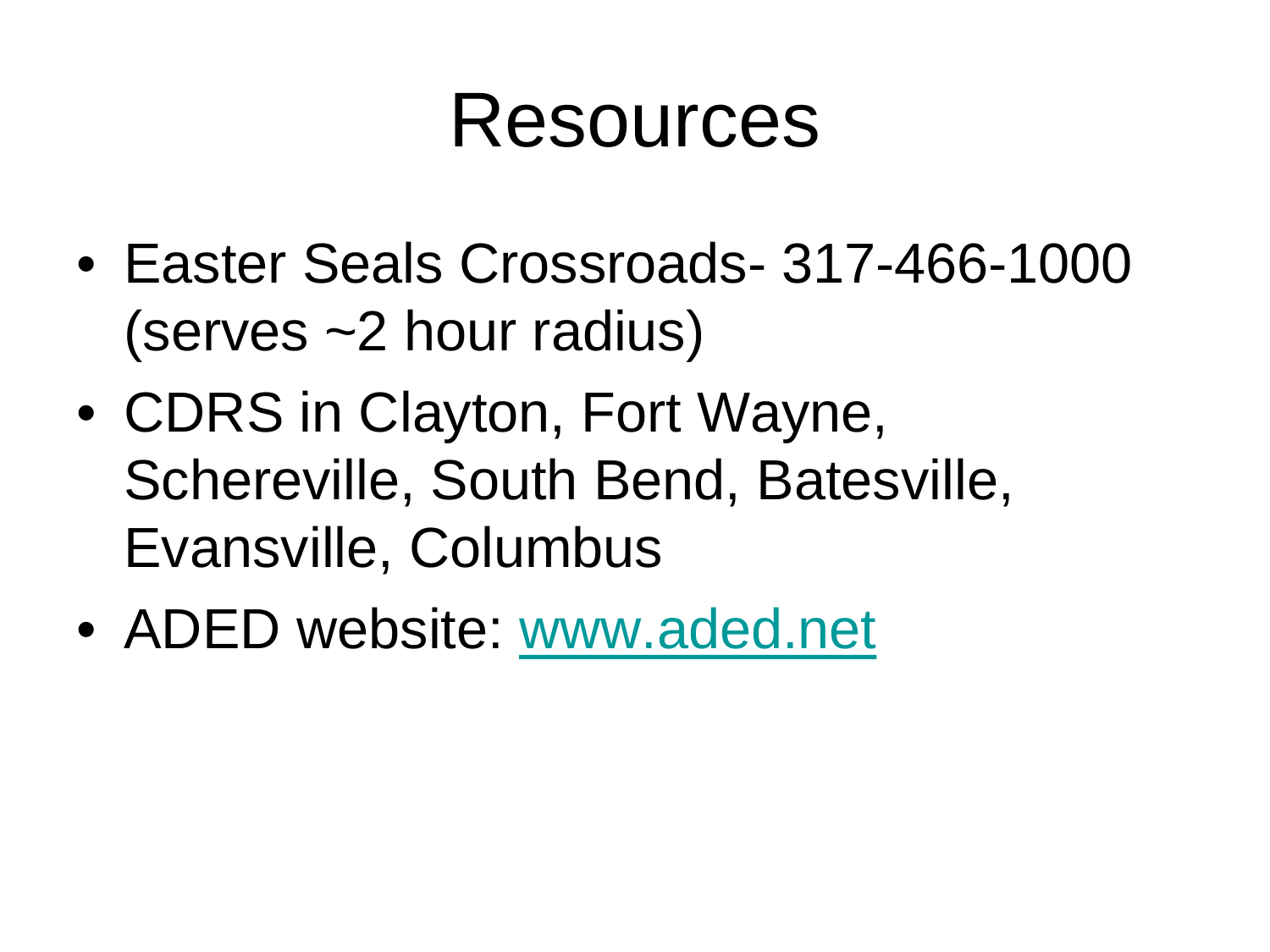#### Evaluation at Crossroads

- 3-4 hour evaluation of life skills, vision, visual processing speed, cognition, behavior (emotional maturity), coordination, and physical ability
- Completed in clinic and in the vehicle (as a passenger and driver)
- Consultation and "homework"